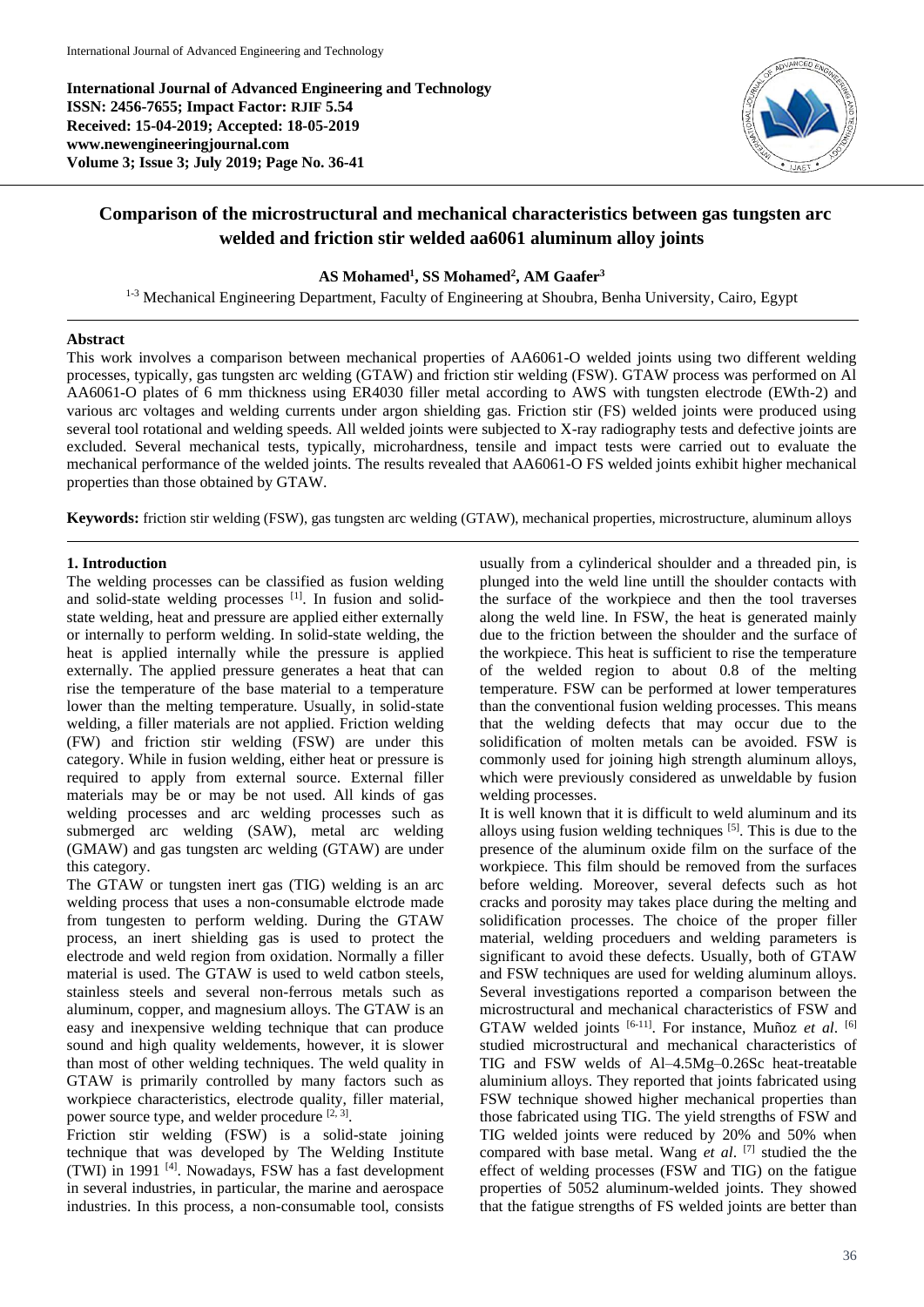those of TIG welded joints. The FSW welded regions exhibited finer grains and narrower heat affected zone (HAZ) than the welded regions of joints welded using TIG technique. Such fine grain structure can assist in hindering the propagation of cracks and result in longer fatigue life. Zhao *et al.* <sup>[11]</sup> reported that the mechanical properties of Al–Mg–Sc FS welded joints are much better than those of TIG welded joints. The tensile and yield strengths of FSW joint are 19% and 31% higher than those of TIG joints, respectively.

The present investigation is a comparative study of the effect of the welding technique on the microstructure and mechanical characteristics of AA6061-O aluminum alloy welded joints produced using GTAW (TIG) and FSW welding techniques. Moreover, the effect of the process parameters of these techniques on the quality of AA6061-O welded joints was investigated.

# **2. Experimental procedures**

#### **2.1 Base Material**

The AA6061-O (Al-Mg-Si) wrought heat-treatable aluminum alloy was used as a base material. The chemical composition of the AA6061 alloy is listed in Table 1. Table 2 lists the mechanical properties for the AA6061-O alloy.The alloy was obtained in the form of large rolled plates having 6 mm thickness. The large plates then were machined into plates with dimensions of 100 mm (width) $\times$ 250 mm (length)  $\times$  6 mm (thickness).

**Table 1:** The chemical composition of the AA6061-O aluminum alloy (wt.-%).

|  |  | $\vert$ Mg $\vert$ Si $\vert$ Fe $\vert$ Ti $\vert$ Zn $\vert$ Cr $\vert$ Cu $\vert$ Mn |  | Al |
|--|--|-----------------------------------------------------------------------------------------|--|----|
|  |  | 0.9   0.8   0.13   0.1   0.015   0.35   0.27   0.001   Bal.                             |  |    |

**Table 2:** The mechanical properties of the AA6061-O alloy.

| <b>Tensile strength</b> | Yield strength   Elongation | $\binom{0}{0}$ | <b>Hardness</b> |
|-------------------------|-----------------------------|----------------|-----------------|
| (MPa)                   | (MPa)                       |                | (HV)            |
| 24                      | 60                          |                |                 |

## **2.2 Friction Stir Welding Process**

The FSW was carried out using conventional milling machine. A threaded pin tool, with the dimensions shown in Fig. 1, was used to perform the FSW. The tool is made from R18 high speed steel. The FSW was performed using different tool rotational and welding speeds. The tool rotational speeds are 710, 1120 and 1400 rpm while the traverse speeds are 63, 80 and 100 mm/min. The tilte angle and shoulder plunging depth were kept constant at 3° and 0.2 mm, respectively.



**Fig 1:** The FSW tool (Dimensions in mm).

## **2.3 GTAW Process**

The edges of the plates to be welded were was machined to have V-groove with an angle of  $65^\circ$  and a root face of 2 mm. Edge preparation of specimen and 'V' butt joint configuration was shown in Figure 2. Befor welding, the groove was cleaned using a wire brush, followed by cleaning with acetone, to remove the oxide layer and dirt or grease adhering to the surface of the plates. The GTAW was carried out using a 2.4 mm ER4030 (AlSi5) filler rod with a chemical composition listed in Table 3. The machine used for GTAW was completely digitised Fronius MagicWave 3000 with AC power source that is used especially for aluminium applications. The GTAW was performed using three different votages of  $14$ ,  $17$ , and  $19$  V, and three different welding currents of 140, 160 and 175 A. An argon (99.97% pure) was used as a shielding gas with a flow rate 10 lit/min. The Tungsten (99.75% pure) electrode has 3.2 mm diameter.



**Fig 2:** A schematic illustration of the GTAW joints edge preparation.

**Table 3:** The chemical composition of the ER 4043 filler (wt.-%)

|  |  |  | Si   Fe   Cu   Mn   Mg   Cr   Zn   Sn   Al                |  |
|--|--|--|-----------------------------------------------------------|--|
|  |  |  | 5.0   0.4   0.1   0.08   0.06   0.25   0.15   0.15   Bal. |  |

## **2.4 Visual and X-Ray Radiography**

The FSW and GTAW joints were subjected to visual examination to detect the possible surface defects. The joints were also subjected to X-ray radiographic analysis to detect the internal defect in weldments such as pores and discontinuities at weld nugget. The X-ray radiographic unit operated at 125 kV, 5 mA for a duration of 1.5 min. After the aforementioned inspections, the joints without defects were approved, while the defective joints were excluded.

#### **2.5 Macro- and Microstructural Investigations**

The metallographic samples were cut in a direction perpendicular to the welding direction. The samples were then ground and polished using standard metallographic techniques. After that, the samples were etched by using Keller's reagent. Microstructural analysis was performed using Olympus optical microscope. The grain size measurements were carried out using line-intercept technique via metallurgical image analyzer.

#### **2.6 Mechanical Tests**

The Vickers micro-hardness measurements were taken on the cross-sections perpendicular to the welding direction using a load of 50 gf and a dwell period of 10 s. The microhardness distribution of the welded regions was determined.Tensile tests were carried out on room temperature using a Wolpert universal testing machine according to ASTM E-8M with a cross head speed of 5 mm/min. Tensile specimens were machined from the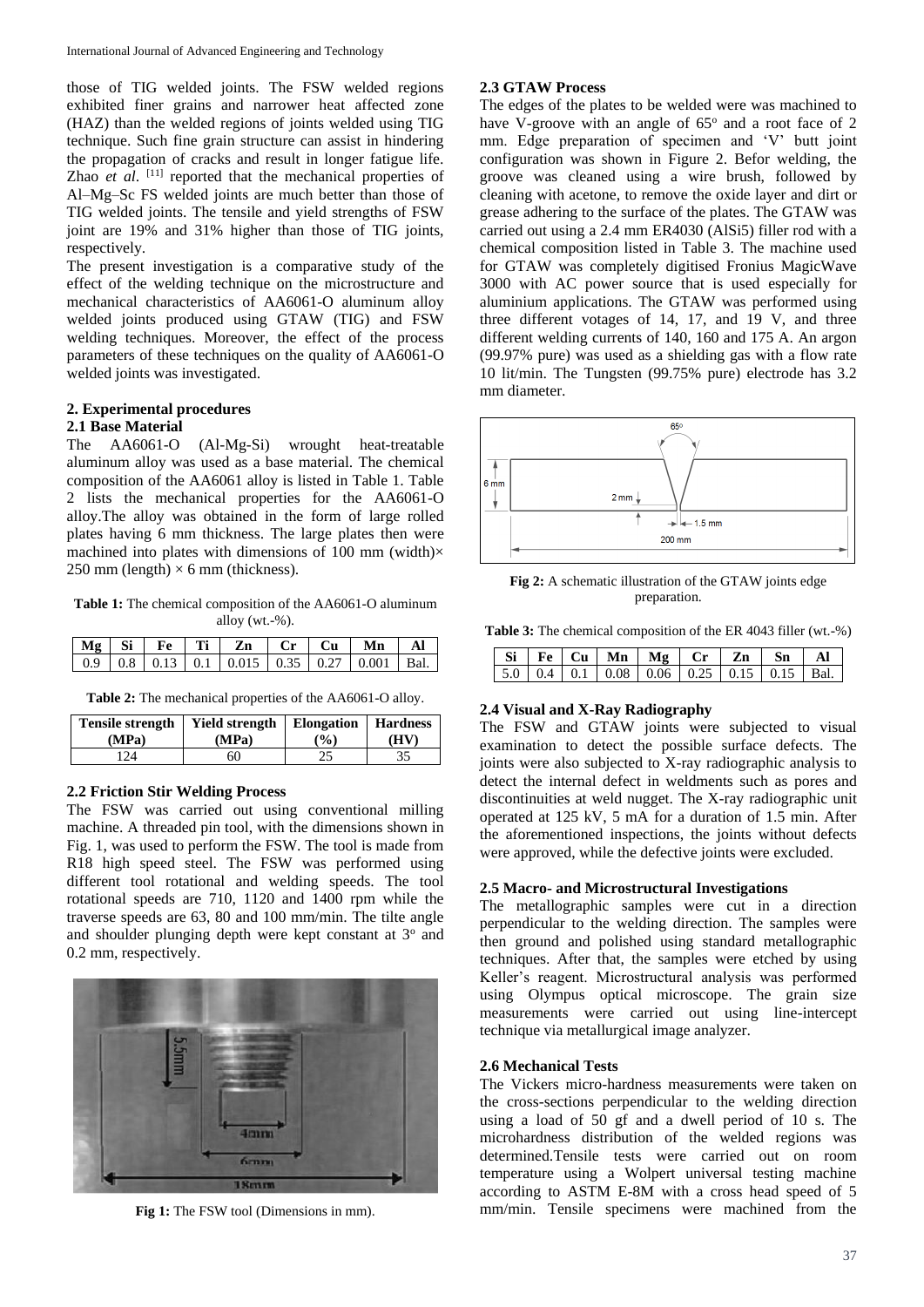welded specimens from the transverse direction with a gauge length of 25 mm and width of 9 mm. The ultimate tensile strength (UTS) of the welded joints was identified. Weld centerline Charpy V-notch tests were conducted to evaluate the impact behavior of the welded joints. The standard sub-size Charpy notched specimens were machined from the welded joints. From each welding condition, a minimum of three tensile and impacts tests were carried and the average value is determined. The fracture surfaces of the failed tensile and impact specimens were examined using scanning electron microscope (SEM).

## **3. Results and discussion**

## **3.1 Visual and X-Ray Radiography**

Figure 3 shows a typical general apperance as well as the xray radiography of a joint FS welded using 1400 rpm and 100 mm/min. The FS welded joints exhibited lateral flash in most of the welds (see Fig. 3a). This is resulting from the outflow of the plasticized material from the beneath of the shoulder which expels large volumes of material in the form

of surface flash. Semi-circular tracks on the surface of the FS welded joints is clearly seen. These tracks resulted from the shoulder of the welding tool  $[12]$ . Surface cracks or unbonded zones were not observed on the surfaces of FS welded joints. The keyhole defect, at the end of joints, which caused by the welding tool are observed. The x-ray radiography image shown in Fig. 3b indicated that the joints are free from internal defects such as tunnel defects and cavities. These observation indicates that the heat energy produced during FSW is optimum which resulted in a FSW joints. Lower rotational speeds and/or higher travel speeds may be insufficient to produce the required amount of frictional heat and an incomplete material stirring may occur at welding zone. Figure 4 shows a typical general apperance as well as the x-ray radiography of a joint welded GTAW technique using 140 A and 19 V. Visual examinations showed that the weld is clean and there are no welding defects such as lack of fusion and surface breaking pores. The x-ray image shown in Fig. 4b shows that there are no internal defects were observed in the GMAW joints.



**Fig 3:** Photographs shows (a) general appearance and (b) X-Ray Radiography of joints FS welded using 1400 rpm and 100 mm/min.



**Fig 4:** Photographs shows (a) general appearance and (b) X-Ray Radiography of joints welded by GTAW technique using 140 A and 19 V.

## **3.2 Macro- and Microstructural Characteristics of the Welded Joints**

Sample macrographs of the macrostructures of joints welded using FSW and GTAW techniques in Figure 5. As indicated by the x-ray radiographic examinations, that there are no internal defects in the joints welded using FSW abd GTAW techniques indicating the suitable selection of the welding processes parameters for both techniques. Figure 5a indicates the different regions that the FS welded joints are mainly consists of. These regions are the base material, (BM) heat affected zone (HAZ), thermo-mechanically affected zone (TMAZ), and stirred or nugget zone (SZ). Figure 5b shows that, beside the base material, the structure of the GTAW joints consists of, the heat affected zone (HAZ), in which a recrystallization process was occured,

and the fusion zone (FZ) with a typical solidifcation process structure.



**Fig 5:** Macrographs of the joints welded using; (a) FSW at 1120 rpm and 100 mm/min; and (b) GTAW at 175 A and 17 V.

Figure 6 shows typical microstructures of base material, stirred zone of a FS welded joint and the fusion zone of a GTAW joint. The microstructure of the base metal consists of large elongated α-Al grains which is a typical of rolled structure (see Fig. 6a). The FSW stirred zone consists of very fine α-Al grains. The FZ has a microstructure of a typical cast structure with larger grain size. Both macro- and micro segregation are observed in all the welded regions. In GTAW samples, the HAZ grains showed an unrecrystallized elongated shape. While in FSW samples, the microstructure of the HAZ was similar to the base alloy.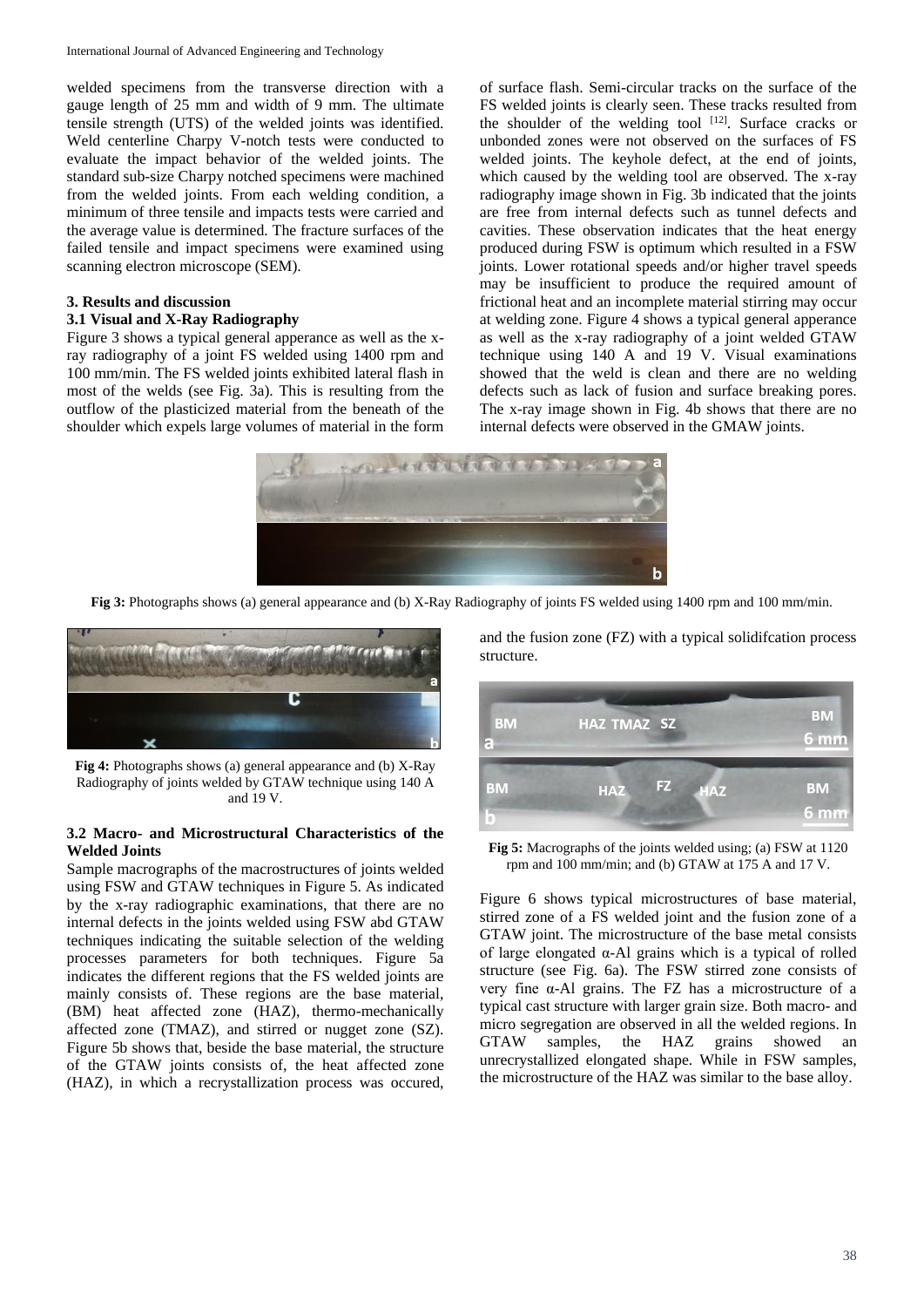

**Fig 6:** Optical micrographs for typical microstructures of (a) BM, (b) FZ of GTAW welded joint (175 A, 14 V) and (c) SZ of FS welded joint (1120 rpm, 80 mm/min).

Variation of the average size, at the center of the welded zone, of the primary α-Al grains with the different FSW and GTAW process parameters is illustrated in Fig. 7. Generally, the FS welded joints exhibited lower grain size at the center of SZ when compared with those joints produced using GTAW.

In GTAW, the electric arc is used to provide thermal energy to melt the workpiece and the filler materials. After solidification of molten pool metal, a coarsen ingot grain structure is produced. While, in the FSW, the material undergoes intense plastic deformation at elevated temperature (without melting), resulting in the formation of fine grain structure [9]. For FSW joints, increasing the welding speed and/or tool rotational speed show had a slight influence on the average grain size in the stirred zone. Within the range of the investigated FSW process parameters, the average sizes of the grains at the SZ were found to be vary between  $10$  to  $15 \mu m$ . For GTAW, increasing the welding current and/or reducing the welding voltages slightly increase(s) the average size of the primary α-Al grain at the centers of the fusion zones. The minimum

and maximum average grain sizes were about  $20 \mu m$  and  $30 \mu m$ m, respectively. These values were observed at the center of the fusion zone of joints welded using 140 A and 17 V and 160 A and 14 V, respectively.



**Fig 7:** Variation of the average size, at the center of the welded zone, of the primary α-Al grains with the different FSW and GTAW process parameters.

#### **3.3 Microhardness of FSW and GTAW Joints**

The AA6061-O base metal showed an average hardness value of about 35 HVN. Figure 8 shows the microhardness profiles of the cross-sections of FSW and GTAW joints produced using different process parameters. The microhardness of welded regions was higher than the base metal, but the microhardness of the FS weld joints was about 15% higher than GTAW weld joints. The GTAW weld joints showed the highest average microhardness of 68 HVN at weld center. The FS welded joints showed highest average microhardness of about 80 HVN at the weld center. The results revealed that increasing the tool rotational speed and/or the welding speed slightly increase(s) microhardness at FS welded regions. For example, at constant welding speed of 63 mm/min, increaseing the tool rotational speed from 710 to 1400 rpm increased the microhardness at the center of the SZ from 72 to 80 VHN. The HAZ and TMAZ exhibited higher microhardness values when compared with the BM.



**Fig 8:** The microhardness profiles of the cross-sections of joints welded using: (a) FSW and (b) GTAW at different welding process parameters.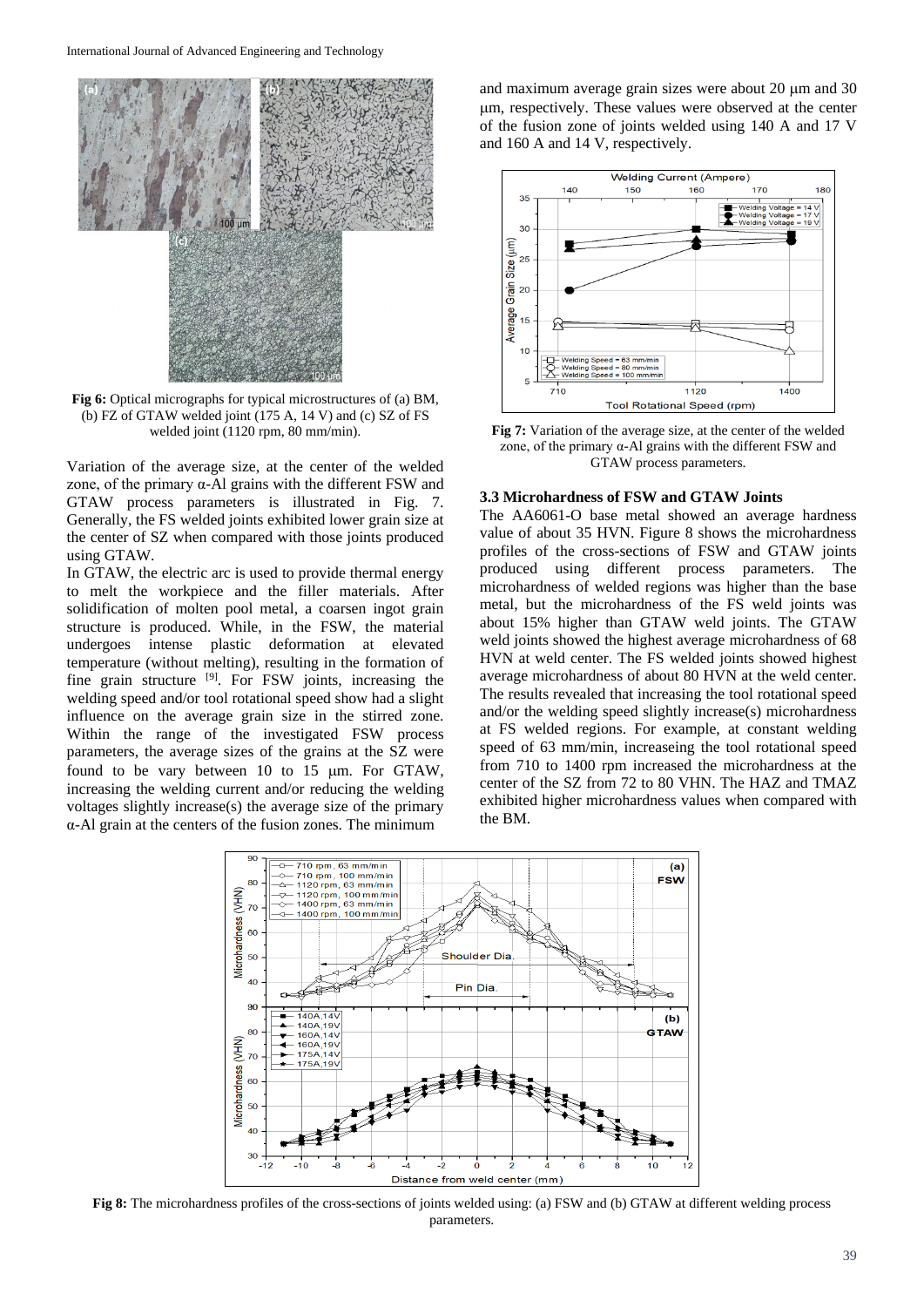The increase of the hardness of the FS welded regions when compared with those welded using GTAW may attribute to the the finer microstructure in the FS welds. The finer grain structure the better mechanical properties. In case of GTAW welding, very high temperature increases the peak temperature of the molten weld pool causing slow cooling rate, in turn causes relatively coarser grain structure in the fusion zone as observed from the micrographs shown in Fig. 6b. These microstructures generally offer lower resistance to indentation.

#### **3.4 Tensile Strength of FSW and GTAW welded Joints**

The tensile strengths of the FSW and GTAW specimens are listed in Tables 4 and 5, respectively. The FSW specimens exhibited higher tensile strengths and joint efficiencies when compared with the GTAW specimens. The maximum tensile strength was 145 MPa for specimens FS welded using 1400 rpm and 100 mm/min. While the maximum tensile strength was 128 MPa for GTAW specimens using 140 A and 17 V. Increasing the tool rotational speed or increasing the welding speed increases the tensile strength of FS welded joints. While increasing the welding current form 140 A to 175A reduced the tensile strength of GTAW welded joints. It has been found that increasing the welding voltage from 14V to 17V has no practical influence of the tensile strength of GTAW joints.

**Table 4:** The Tensile strength of FS welded specimens.

| Speci<br>men | Tool<br>rotational<br>speed (rpm) | Welding<br>speed<br>(mm/min) | <b>Tensile</b><br>Strength, UTS<br>(MPa) |
|--------------|-----------------------------------|------------------------------|------------------------------------------|
|              |                                   | 63                           | 126                                      |
| 2            | 710                               | 80                           | 120                                      |
| 3            |                                   | 100                          | 134                                      |
|              |                                   | 63                           | 129                                      |
| 5            | 1120                              | 80                           | 133                                      |
| 6            |                                   | 100                          | 137                                      |
|              |                                   | 63                           | 130                                      |
| 8            | 1400                              | 80                           | 139                                      |
| 9            |                                   | 100                          | 145                                      |

|  |  | Table 5: The Tensile strength of GTAW specimens. |
|--|--|--------------------------------------------------|
|  |  |                                                  |

| <b>Specimen</b> | Current  | <b>Voltage</b> | <b>Tensile Strength, UTS</b> |
|-----------------|----------|----------------|------------------------------|
|                 | (Ampere) | (Volts)        | (MPa)                        |
|                 |          | 14             | 118                          |
| 2               | 140      | 17             | 128                          |
| 3               |          | 19             | 122                          |
|                 |          | 14             | 106                          |
|                 | 160      | 17             | 120                          |
| 6               |          | 19             | 112                          |
|                 |          | 14             | 110                          |
| 8               | 175      | 17             | 100                          |
| Q               |          | 19             | 115                          |

The fracture surfaces of the failed tensile specimens as observed under the SEM are displayed in Figure 9. The fractured surfaces of both FSW and GTAW failed tensile specimens consists of dimples, which indicates that a ductile fracture mechanism under the action of tensile loading was occurred. An appreciable difference exists in the size and shape of the dimples with respect to welding processes.

Coarse dimples were observed at the fractured surfaces of GTAW joints (see Fig. 9b), while fine dimples were observed at the fractured surfaces of FSW joints (see Fig. 9a).





**Fig 9:** SEM micrograph of typical fracture surfaces of (a) FSW and (b) GTAW tensile specimens.

#### **3.5 Impact Strength of FSW and GTAW Joints**

The impact strengths of the FSW and GTAW specimens are listed in Tables 6 and 7, respectively. The results revealed that the FSW joints exhibited signficantly higher impact strengths when compared with the GTAW joints as well as the AA6061-O base alloy. The impact strength of the base alloy was about 17 J. The maximum impact strength was about 25 J for specimens FS welded using 710 rpm and 63 mm/min. There is no relation between the impact strength and the tool rotational and welding speeds has been observed. The GTAW specimens exhibited significantly lower impact strengths than the base alloy. The maximum impact strength was about 8 J for specimen GTAW using 175A and 19 V.